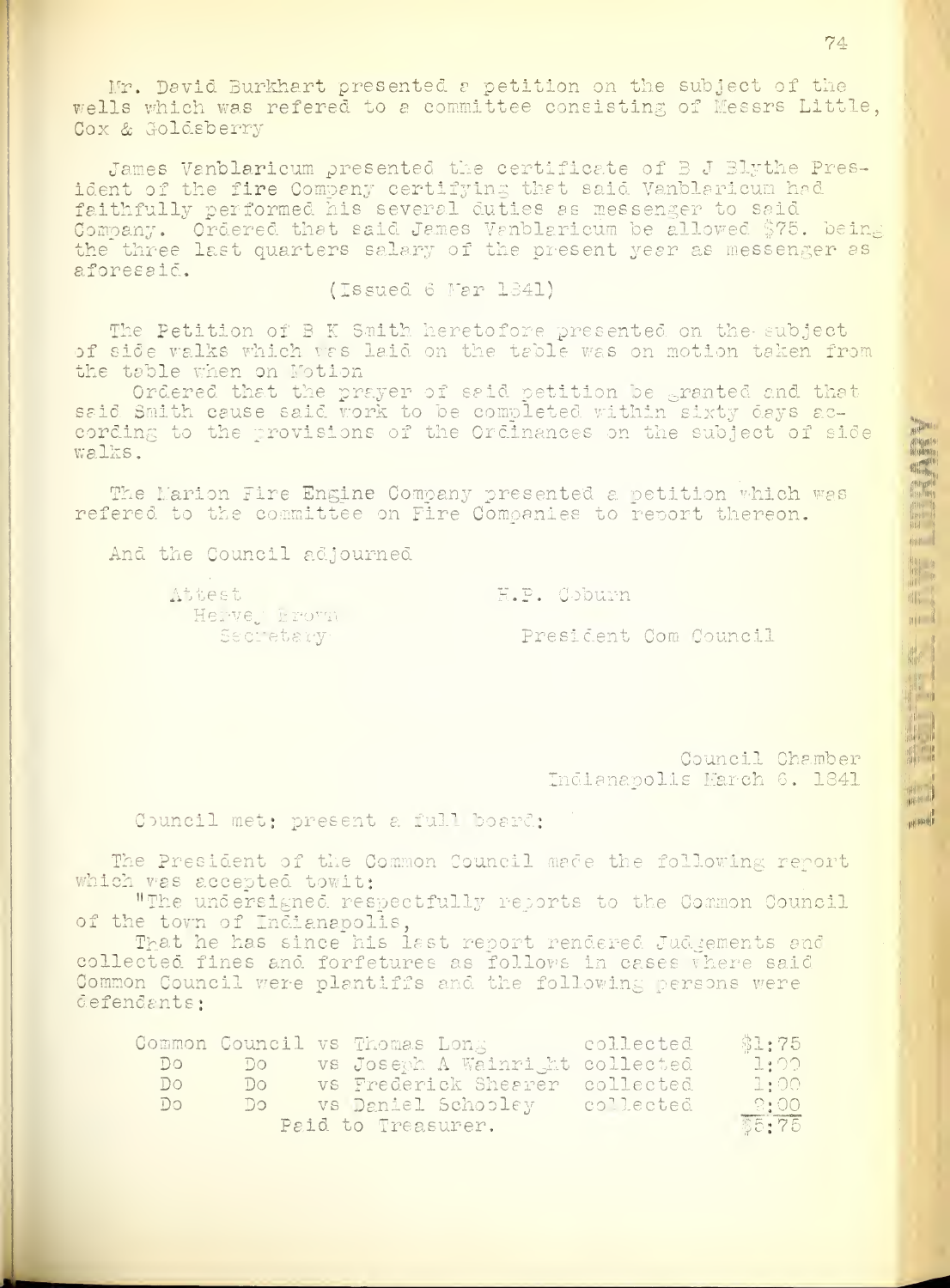|             |    | Common Council vs William Garver Judgt for costs &        |
|-------------|----|-----------------------------------------------------------|
|             |    | (principal remitted) \$60:00                              |
| Do          | DO | vs George W Harlin & Jas Kerlin                           |
|             |    | \$60:00<br>Judgt for                                      |
|             |    | and costs principal                                       |
|             |    | remitted                                                  |
| Do          | Do | vs William H. Langsdale appealed to the                   |
|             |    | C Court                                                   |
| Do          | Do | $\frac{3}{3}$ 2:00<br>vs Micajah Wilson Judgt for costs & |
| Do          | Do | 3.00<br>vs Joshua Hutchinson Do Do Do                     |
| Do          | Do | vs Amos Hanaway appealed to C Court                       |
| Do          | Do | vs Joseph Fairchild Do Do<br>$D^{\circ}$                  |
| Do          | DO | \$5:00<br>vs Henry Beecher Judgt for costs &              |
| Do          | DQ | 5:00<br>vs William Sheets Do Do<br>Do                     |
| DQ          | DQ | 10:00<br>vs George W Mears Do Do Do                       |
| Do          | Do | 5:00<br>vs John Faris Do Do Do                            |
| Do          | Do | vs David Christian Do Do Do<br>2.00                       |
| Do          | Do | 50.00<br>vs C D Jenkins Do Do Do                          |
| $D^{\circ}$ | Do | 70:00<br>vs William Jackson Do<br>$D^{\circ}$<br>Do       |
|             |    | remitted                                                  |
| $D^{\circ}$ | Do | vs Joseph Faichild appealed to C Court                    |
| Do          | Do | vs Edmund Browning Judgt for 70.00 & costs                |
| $D \circ$   | Do | vs Cornelius Peterson Do Do 10.00 & costs                 |

All which is respectfully submitted H.P. Coburn P.C. C I.<sup>H</sup>

Edmund. Browning made application for license to retail spirits as a Tavern Keeper in the town of Indianapolis for one year, Ordered That the Secretary issue license to said Browning for one year from the 30th October A D 1840 upon his complying with the ordinances on that subject.

Ordered That the Judgement heretofore rendered by the President of the Common Council against Edmund. Browning and in favor of said Council for the sum of 70\$ be remitted.

Allowed William Eckert \$0;50 for services as off of election 1340

(Issd 26 Mar)

Allowed Henry Ohr \$0:50 for services as officer of election 1340

Allowed Edward. Davie \$0:50 for services as off of election 1840

Allowed Abner Pope \$0.50 for services as officer of election 1340

(Issd. 27 Mar)

Allowed John F. Ramsay \$0:50 as officer Corooration election 1840

(Isd 21 Apl. 41)

75

jingan se

iii sivili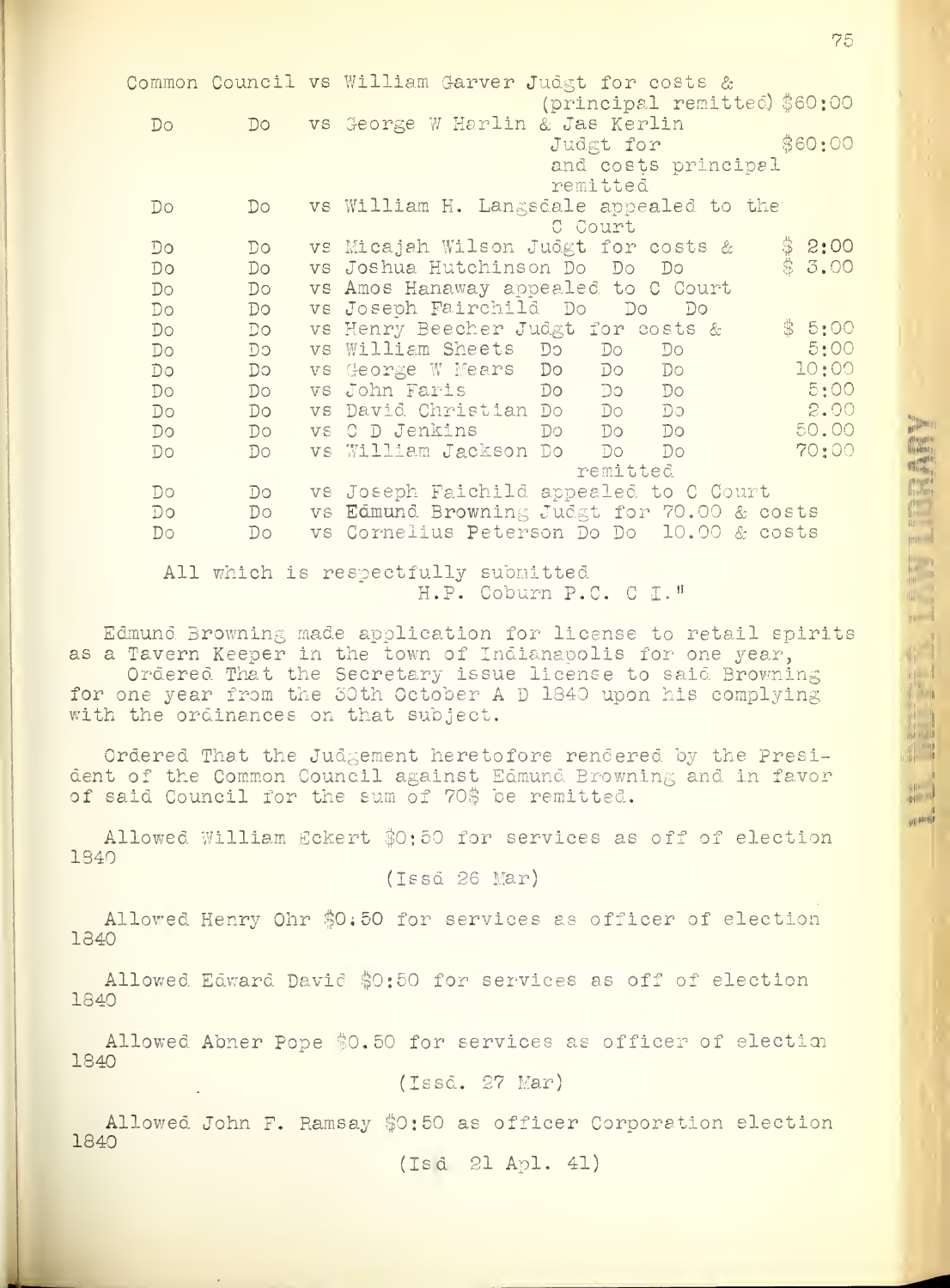Allowed Samuel Goldsberry \$11.06<sup>1</sup> for hauling gravel (Issd. 6 Mar) Allowed John Patton \$24:93 - for making ladders (Issd. 6. Mar) Allowed George Norwood \$16.25 for putting down bridges etc. (Issd. 6. Mar) Allowed Jones & Ramsay \$28. for ironing ladders (Issd 6. Mar) Allowed Isaac Harris \$20.90 for lumber (Issd. 9 Mar) Allowed William Y. Wiley \$5.63 for stationary etc (Issd. 6 Mar) Allowed J. A. Levy \$12.13 for ironing hooks etc. (Issd. 8 Mar) On Motion of Mr. Seibert Resolved That the Good Intent Fire Engine Company shall have the use of the Good Intent Engine provided said Company shall acquiece in and obey all such laws or ordinances as the Common the use of the Good Intent Engine provided seid Company shall<br>acquiece in and obey all such laws or ordinances as the Common<br>Council may from time to time pass for the Government or regulation of sd. Company 1UII and the state of the state of the state of the state of the state of the state of On Motion of Mr. Cox |l! Resolved That the Hook & ladder Committee be authorized to purchase such rope or ropes as may be necessary for the Hook and ladder Company and the Engine Companies. Resolved That the Hook & ladder Committee be authorized to<br>
"chase such rope or ropes as may be necessary for the Hook and<br>
der Company and the Engine Companies.<br>
Allowed Jacob Kunkle \$11:58 for lumber (Issd. 6 Mar) Allowed James Vanblaricum \$14:69 - for expences for Engine (Issd. 6 Mar)

Allowed James Vanblaricum \$7.25 for money expended on foot walks

(Issd. 6 Mar)

On Motion of Mr. Seibert

Resolved that the Treasurers report be refered to a committee and that said committee examine the vouchers & accounts and make settlement with the Treasurer for the last year.

Messrs Seihert Little & LoUdon were appointed said committee.

On Motion of Mr. Seidert

Resolved That the ordinances and laws on the subject of Auctions, Auctioneers and pedlars be refered to a com to report such amendments as may be deemed neccessary

Messrs Seibert Norwood & Goldsberry were appointed said committee

h'mi

 $W = \frac{1}{2}$ i>